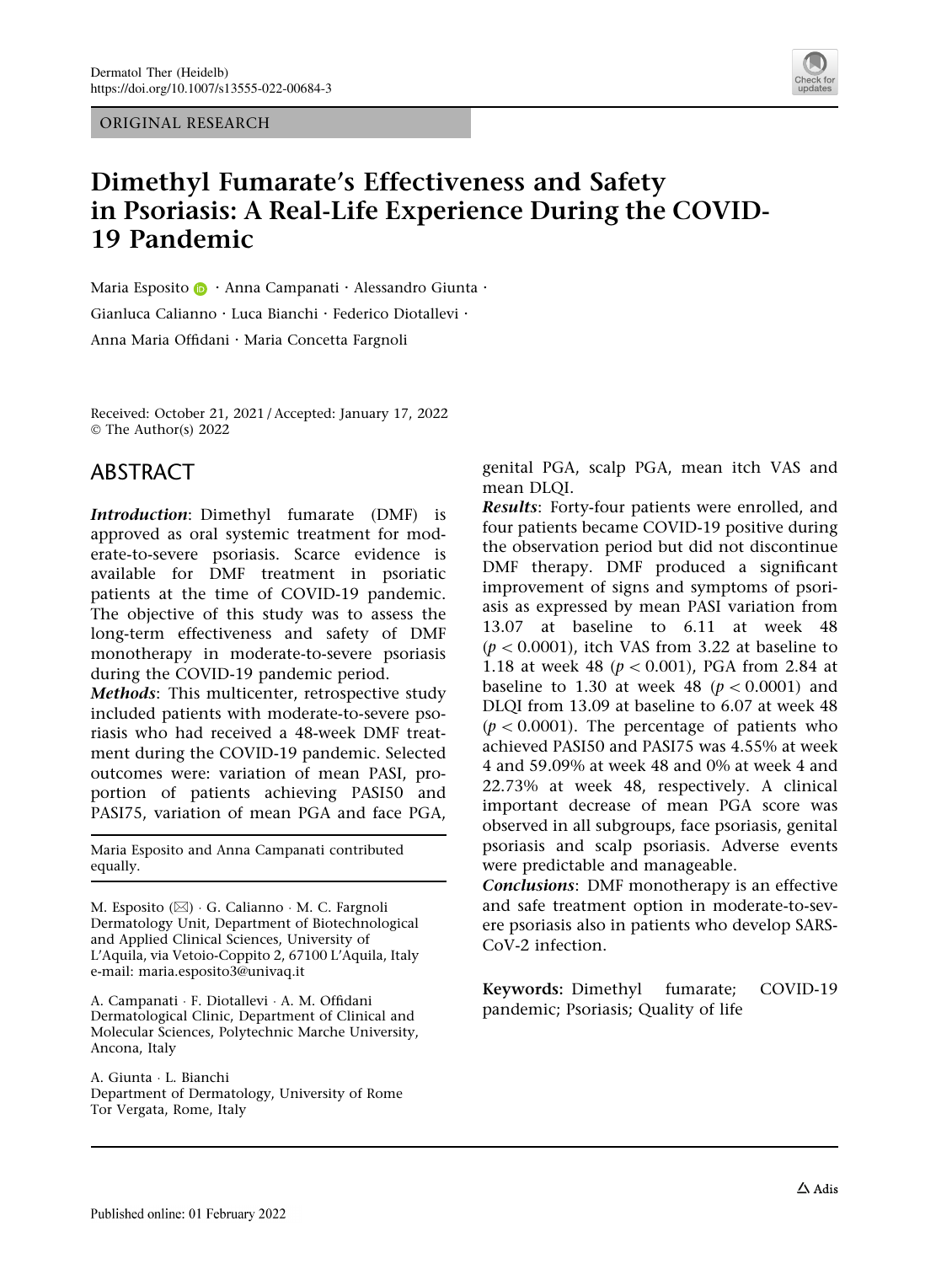### Key Summary Points

#### Why carry out this study?

Among first-line treatments for psoriasis, dimethyl fumarate (DMF) demonstrated a favorable efficacy and safety profile in short- and long-term observation; however, scarce evidence is available for DMF treatment in real-life practice at the time of the COVID-19 pandemic

It has been suggested that the immunomodulatory, anti-oxidative and anti-inflammatory properties of DMF could reduce the cytokine storm caused by severe COVID-19

We aimed to assess the long-term effectiveness and safety of DMF monotherapy in moderate-to-severe psoriasis patients during the COVID-19 pandemic period

#### What was learned from the study?

DMF monotherapy significantly improved all disease activity indexes showing a good safety profile and an optimal drug survival rate

DMF monotherapy was an effective and safe treatment option in moderate-tosevere psoriasis also in four patients who developed SARS-CoV-2 infection

## INTRODUCTION

Psoriasis is a chronic inflammatory skin disease with systemic manifestations that affects between  $\sim$  2% and 4% of the Western population. Psoriasis is usually accompanied by substantial quality of life (QoL) impairment [[1–5](#page-9-0)].

Dimethyl fumarate (DMF) is a methyl ester of fumaric acid (chemical formula  $C_6H_8O_4$ ) that is hydrolyzed in the small intestine to the active metabolite monomethyl fumarate, approved for the treatment of moderate-to-severe plaque

psoriasis [\[6](#page-9-0), [7](#page-9-0)]. DMF is known to exert anti-inflammatory, anti-oxidative and immunomodulatory effects primarily through three molecular pathways: (1) activation of nuclear factor erythroid 2-related factor 2 (Nrf2), which binds to the antioxidant response element in the nucleus to stimulate transcription of phase II enzymes [superoxide dismutase, NAD(P)H quinone oxidoreductase-1 and heme oxygenase-1]; (2) inhibition of nuclear factor kappa B ( $NF$ - $\kappa$ B), which prevents the translocation of  $NF$ - $\kappa$ B into the nucleus, the release of pro-inflammatory cytokines and subsequent inflammation and damage; (3) immunomodulatory effects through hydroxycarboxylic acid receptor 2 [\[2](#page-9-0), [6](#page-9-0), [8](#page-9-0), [9\]](#page-9-0).

Several clinical randomized and observational studies have demonstrated that DMF, among oral traditional systemic agents, presents clinical long-term efficacy and favorable safety profile [[1–3](#page-9-0), [5\]](#page-9-0). A recent European Expert Consensus proposed DMF as a first-line therapeutic option to achieve sustained disease control for patients with moderate-to-severe plaque psoriasis when psoriasis cannot be adequately controlled with topical treatments and phototherapy [[3](#page-9-0), [10](#page-9-0)[–15\]](#page-10-0).

Scarce evidence is available for DMF treatment in psoriatic patients in real-life practice, in particular at the time of the COVID-19 pandemic. Therefore, the aim of this study was to assess the long-term effectiveness and safety profile of DMF monotherapy in patients with moderate-to-severe psoriasis during the COVID-19 pandemic.

## METHODS

### Study Design

Multicenter, retrospective, real-life study conducted at the Departments of Dermatology of the University of L'Aquila and Ancona, Italy.

#### **Patients**

Consecutive adult patients with moderate-tosevere psoriasis unresponsive to topical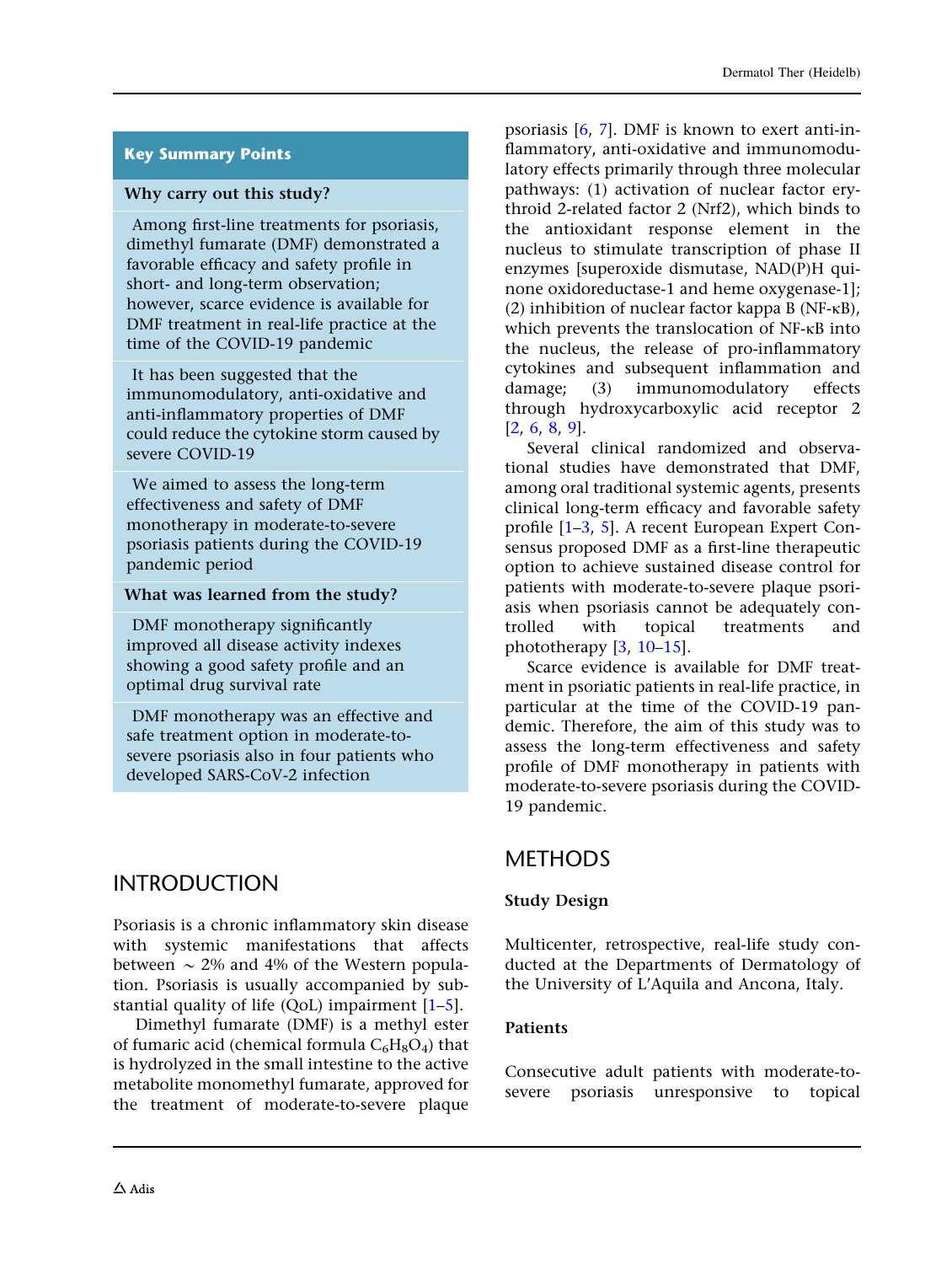treatment, phototherapy and/or conventional treatments for psoriasis, undergoing DMF treatment according to the National and International Guidelines [[15\]](#page-10-0), starting treatment from January to September 2020, were included in the study. Patients had to be treated with DMF as monotherapy, as reported in the summary of product characteristics (SPCs), and followed for an observation period of 48 weeks [\[16](#page-10-0)]. The investigation was conducted in accordance with the Helsinki Declaration, and patients signed a declaration allowing the use of clinical records for scientific purposes. Ethics committee approval for retrospective studies was not required.

#### Assessments, Endpoints and Follow-Up Procedures

Prior to DMF therapy, demographic characteristics, previous anti-psoriatic treatments, comorbidities, clinical characteristics including Psoriasis Area Severity Index (PASI) [\[17\]](#page-10-0) [range 0 (no disease) to 72 (maximal disease)], Physician Global Assessment (PGA) [[18\]](#page-10-0), face PGA, genital PGA, scalp PGA [PGA range 0 (no symptom) to 5 (severe symptoms)], itch VAS (visual analog scale) [range 0 (no symptom) to 10 (severe symptoms)], Dermatology Life Quality Index (DLQI) [[19](#page-10-0)] [range 0 (no effect at all on patient's quality of life) to 30 (extremely large effect on patient's quality of life)]. Routine laboratory assessments including lymphocyte and neutrophil count, neutrophil-to-lymphocyte ratio (NLR), C-reactive protein (CRP), erythrocyte sedimentation rate (ESR), were obtained for all participants. All patients underwent a COVID-19 rapid nasopharyngeal swab test from September 2020 to December 2020 and were asked to communicate the results to the referring specialist. Effectiveness was assessed as improvement vs. baseline in PASI, PGA, itch VAS and DLQI and by evaluating the proportion of patients achieving PASI50 ( $\geq$  50% improvement of PASI from baseline) and PASI75  $($  > 75% improvement of PASI from baseline). Safety profile and treatment survival rate were monitored at each visit.

Patients starting DMF monotherapy were routinely followed for 4, 12, 24 and 48 months.

#### DMF Treatment Protocol

DMF, as gastro-resistant tablets, was prescribed as routine clinical practice, in accordance with the SPCs. During the first week, DMF 30 mg was taken once a day (1 tablet in the evening), from the second week, DMF 30 mg was taken twice a day (1 tablet in the morning and 1 tablet in the evening), and from the third week, DMF 30 mg was taken three times a day (1 tablet in the morning, 1 at noon and 1 in the evening). From the fourth week onwards, treatment switched to one tablet of DMF 120 mg in the evening. This dose was then increased by one tablet of DMF 120 mg per week at different times of the day for the next 5 weeks. The maximum permitted daily dose was 720 mg (2 tablets of DMF 120 mg 3 times a day) [[16](#page-10-0)].

#### Data Analysis

Statistical analysis was performed using a software (GraphPad, San Diego, CA, USA). Imputation of missing data (IMD) was performed by last observation carried forward (LOCF) analysis. Paired Student t-test comparing baseline values to each time point (weeks 4, 12, 24 and 48) was used. Data are presented as percentage change vs. baseline for PASI, PGA, itch VAS, DLQI; mean  $\pm$  standard deviation (SD) for PGA score in the subgroups: face psoriasis, genital psoriasis and scalp psoriasis; proportion of patients achieving  $\geq 50\%$  improvement of PASI or  $\geq$  75% (PASI 50, PASI 75).

### RESULTS

#### Study Population

A total of 44 patients satisfied the inclusion criteria and were enrolled in the study. The mean age at the start of DMF monotherapy was 50.48 years (range 22–75); 65.91% of the patients were male. The mean body mass index (BMI) was 25.44 (range 20.24-31.46) kg/m<sup>2</sup>. All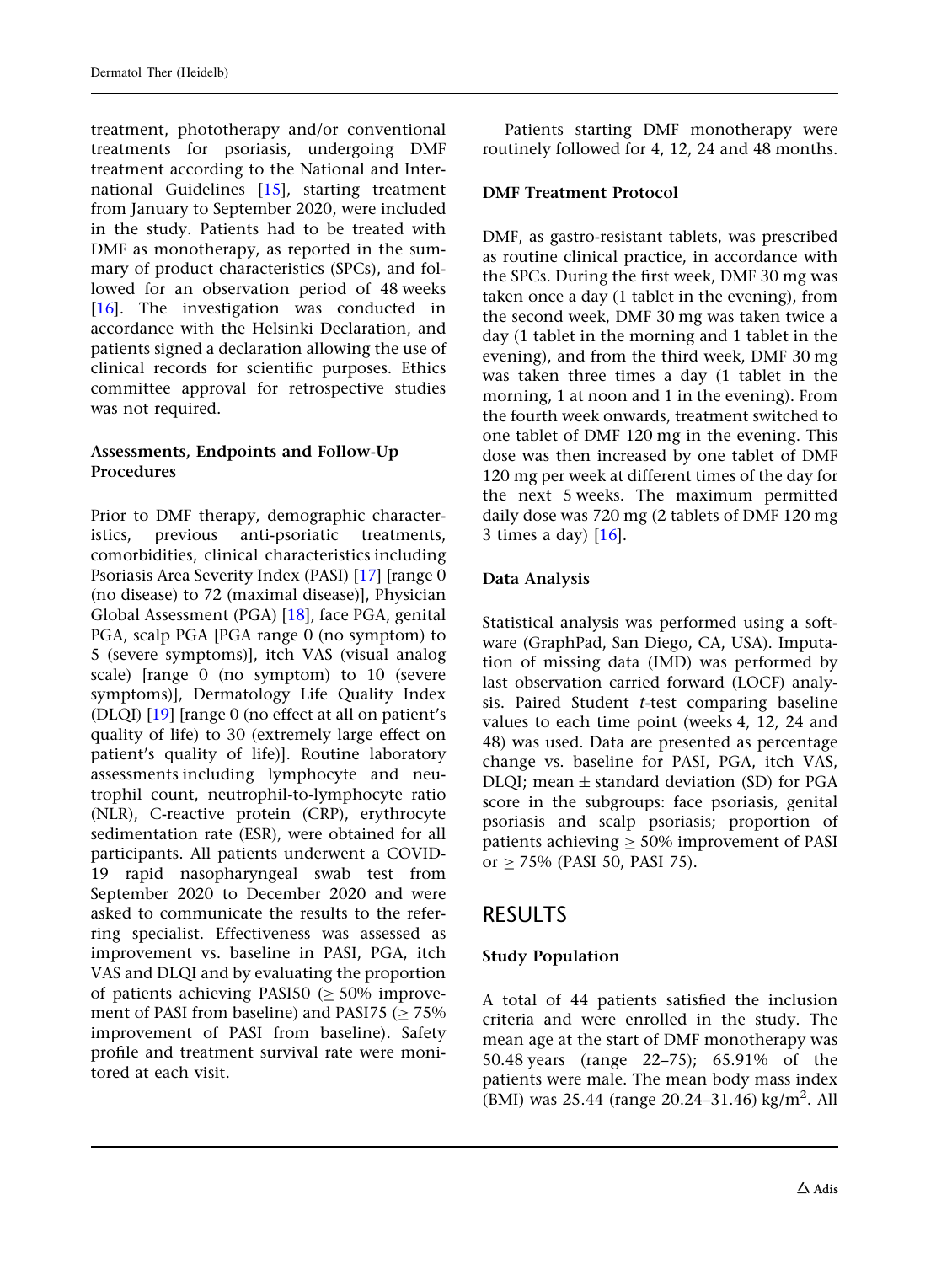patients had plaque-type psoriasis. Concerning previous anti-psoriatic therapy, 70.45% received topical treatment, 11.36% phototherapy and 43.18% systemic agents such as ciclosporin (22.73%), acitretin (15.91%), methotrexate (11.36%), adalimumab, etanercept and apremilast (2.27%). Difficult-to-treat psoriasis localizations were involved as follows: scalp (56.82%), nails (20.45%), face (13.64%), genitals and palmoplantar area (9.09%).

The most common comorbidities were hypertension (29.55%), hypercholesterolemia (22.73%) and type 2 diabetes (13.64%). Clinical characteristics and peripheral blood hematological parameters are reported in Table 1.

|             |  | Table 1 Patients' clinical and hematological characteristics |
|-------------|--|--------------------------------------------------------------|
| at baseline |  |                                                              |

| Mean clinical characteristics, $n$ (range)                     |                     |
|----------------------------------------------------------------|---------------------|
| PASI $(0-72)$                                                  | $13.07(6.8 - 56.2)$ |
| $PGA(0-5)$                                                     | $2.84(1-5)$         |
| Itch VAS $(0-10)$                                              | $3.22(0-10)$        |
| $DLQI(0-30)$                                                   | $13.09(2-23)$       |
| $PGA$ -face $(0-5)$                                            | $2(1-5)$            |
| $PGA$ -genital $(0-5)$                                         | $3.5(3-4)$          |
| PGA-scalp $(0-5)$                                              | $2.84(1-5)$         |
| Mean peripheral blood hematological parameters,<br>$n$ (range) |                     |
|                                                                |                     |

| Lymphocytes ( $\times$ 10^3/µl) | $2.83(1.3-4.92)$     |
|---------------------------------|----------------------|
| Neutrophils ( $\times$ 10^3/µl) | $5.78(2.63 - 8.2)$   |
| NLR, $n$                        | $2,20$ $(0.86-5.15)$ |
| $CRP$ (mg/dl)                   | $2.98(0.1-78)$       |
| $ESR$ (mm/h)                    | $15.11(2-57)$        |

PASI Psoriasis Area Severity Index, PGA Physician Global Assessment, VAS visual analog scale, DLQI Dermatology Life Quality Index, NLR neutrophil-to-lymphocyte ratio, CRP C-reactive protein, ESR erythrocyte sedimentation rate

#### DMF Usage

Single maximum dosages, corresponding to the minimum effective dose or the maximum tolerated dose maintained by each patient, were 90 mg for 2 patients, 120 mg for 9 patients, 240 mg for 3 patients, 360 mg for 20 patients, 480 mg for 8 patients, 600 mg for 1 patient and 720 mg for 1 patient.

#### Effectiveness

DMF produced a significant improvement of mean PASI from baseline starting from week 12 and maintained until week 48 ( $p < 0.0001$ ) (Fig. [1](#page-4-0)). The mean PASI value (mean  $\pm$  SD) varied from  $13.07 \pm 7.35$  at baseline to  $10.26 \pm 4.37$  at week 4, to  $8.07 \pm 3.74$  at week 12, to  $6.58 \pm 5.12$  at week 24 and  $6.11 \pm 5.22$  at week 48. The percentage of patients who achieved PASI50 was 4.55% at week 4, 20.45%, at week 12, 54.55% at week 24 and 59.09% at the end of observation period (week 48) (Fig. [2](#page-4-0)). The percentage of patients who achieved PASI75 was 0% at week 4, 6.82% at week 12, 18.18% at week 24 and 22.73% at the end of the observation period (week 48) (Fig. [2\)](#page-4-0). Similar results were observed for mean PGA with a mean reduction from baseline of  $-20.07\%$ ,  $- 33.45\%$ ,  $- 49.64\%$  and  $- 54.22\%$  at week 4, [1](#page-4-0)2, 24 and 48, respectively ( $p < 0.0001$ ) (Fig. 1). Furthermore, DMF treatment significantly reduced mean itch VAS, which varied from  $3.22 \pm 3.02$  (SD) at baseline to  $2.34 \pm 2.57$  (SD) at week 4,  $1.52 \pm 2.28$  (SD) at week 12,  $1.19 \pm 2.30$  at week 24 and  $1.18 \pm 2.32$  (week 48)  $(-63.25\%; p < 0.001)$  $(-63.25\%; p < 0.001)$  (Fig. 1). Regarding quality of life, as measured by mean DLQI, a significant improvement was already seen at week 4 with a score reduction of 20.85%  $(p < 0.0001)$ . An increase in improvement in mean DLQI was observed at the different visits, week 4, 12, 24 and 48 (Fig. [1](#page-4-0)). More specifically, the mean DLQI decreased from  $13.09 \pm 5.96$ (SD) at baseline to  $10.36 \pm 4.85$  (SD) at week 4, to  $7.86 \pm 4.82$  (SD) at week 12, to  $6.36 \pm 5.95$ (SD) at week 24 and to  $6.07 \pm 5.97$  at week 48  $(p < 0.0001)$ . A clinically significant benefit was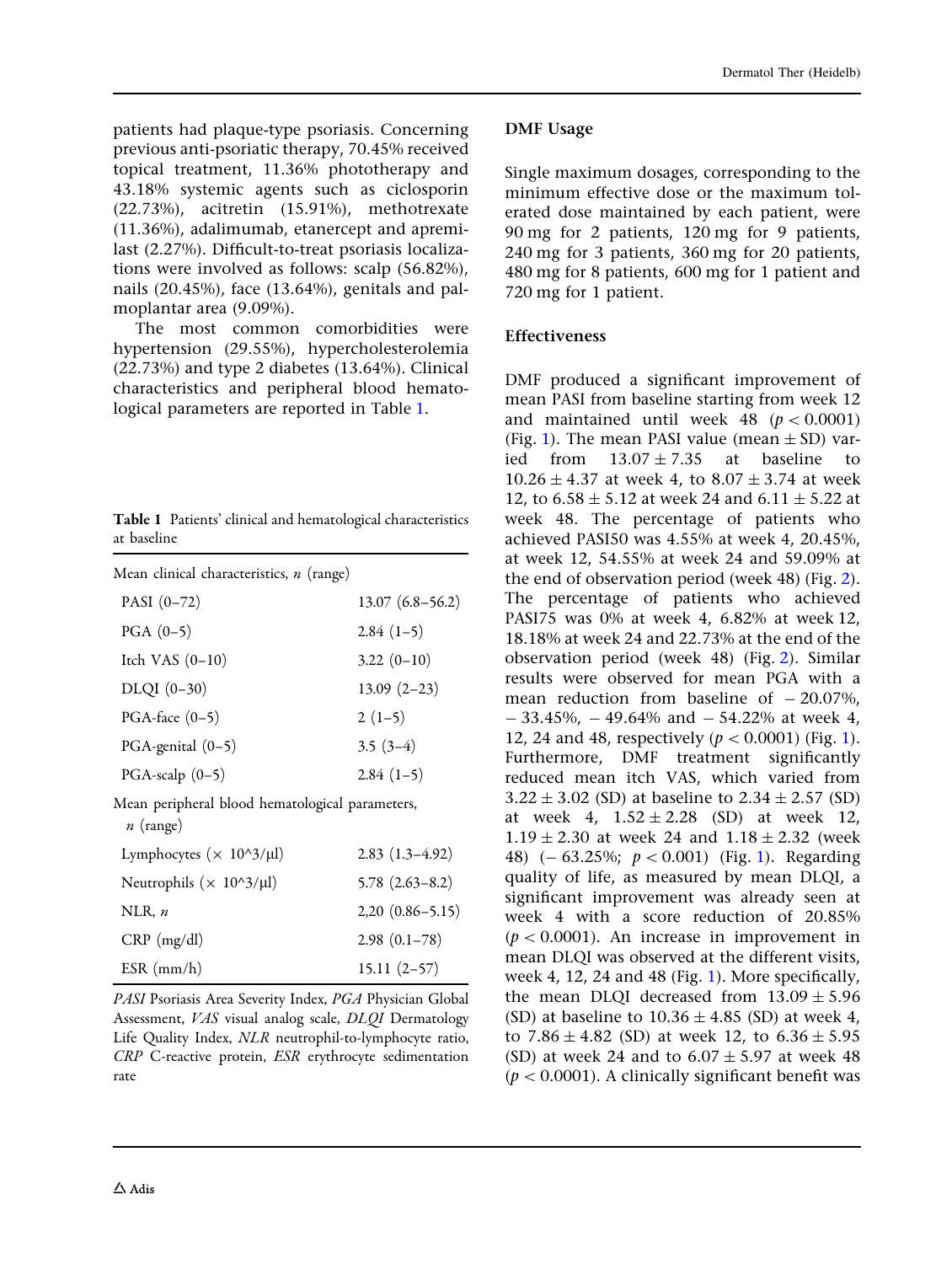<span id="page-4-0"></span>

Fig. 1 Variation of clinical and DLQI scores during DMF treatment expressed as percentage change vs. baseline of PASI, PGA, itch VAS, DLQI. PASI Psoriasis Area Severity

Index, PGA Physician Global Assessment, VAS visual analog scale, DLQI Dermatology Life Quality Index



Fig. 2 Proportion of patients achieving  $\geq$  50% improvement in Psoriasis Area and Severity Index (PASI 50) and PASI 75 at week 4, week 12, week 24, week 48. PASI50

observed at the end of the study (48 weeks) (Fig. [3](#page-5-0)).

An analysis of mean PGA improvement, depending on difficult sites, was performed. A clinical important decrease of mean PGA score was observed in all subgroups, face psoriasis, genital psoriasis and scalp psoriasis (Fig. [4](#page-6-0)).

 $\geq$  50% improvement in Psoriasis Area and Severity Index vs. baseline,  $PASI75 \ge 75\%$  improvement in Psoriasis Area and Severity Index vs. baseline

#### Safety

#### Hematological Parameters

Neutrophil count remained stable over the course of the study; in particular,  $5.78 \times 10^{8}$ jul at the baseline visit and  $5.45 \times 10^{6}$ jul after 48 weeks  $(p = 0.5058)$ . Similar results were observed for the NLR with a baseline value of 2.19 and 2.76 after 48 weeks ( $p = 0.2713$ ).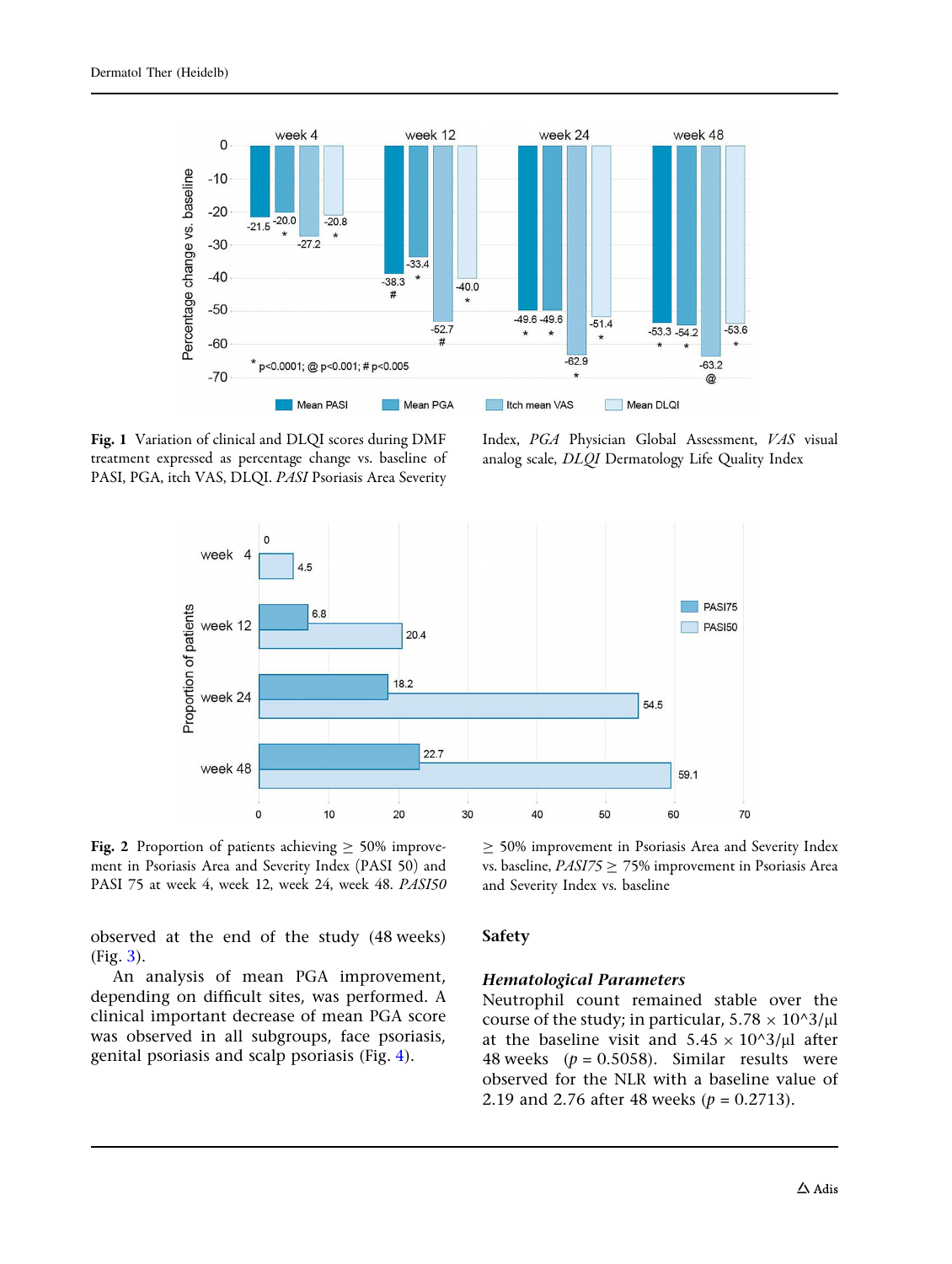<span id="page-5-0"></span>

Fig. 3 Clinical improvement of psoriasis with DMF treatment in a 73-year-old woman presenting baseline PASI 46 (A) reduced to PASI 0 at week 48 (B) and in a

#### Adverse Events and Dropouts

One hundred fourteen adverse events were observed with 75% of patients experiencing at least one adverse event. The most common adverse events were flushing (54.55%), diarrhea (43.18%), gastric pain (29.33%), persistent diarrhea  $(> 8$  weeks)  $(15.91\%)$ , anorexia (13.64%), and nausea, hair loss and depression  $<$  10%. Considering flushing and gastrointestinal effects, which were the most common side effects, they were mild and transient in most cases, while in a minority of cases,

30-year-old male patient presenting baseline PASI 12 (C) reduced to PASI 0 at week 48 (D)

corresponding to higher severity forms, a dose reduction strategy was adopted to limit the effect.

#### SARS-CoV-2 Infection

All patients underwent COVID-19 screening with a rapid nasopharyngeal swab test between September and December 2020 (baseline visit) with negative results. Six patients, for personal or occupational reasons, performed IgG/IgM COVID-19 tests during the study period, and the results were negative. Thereafter, only 4 of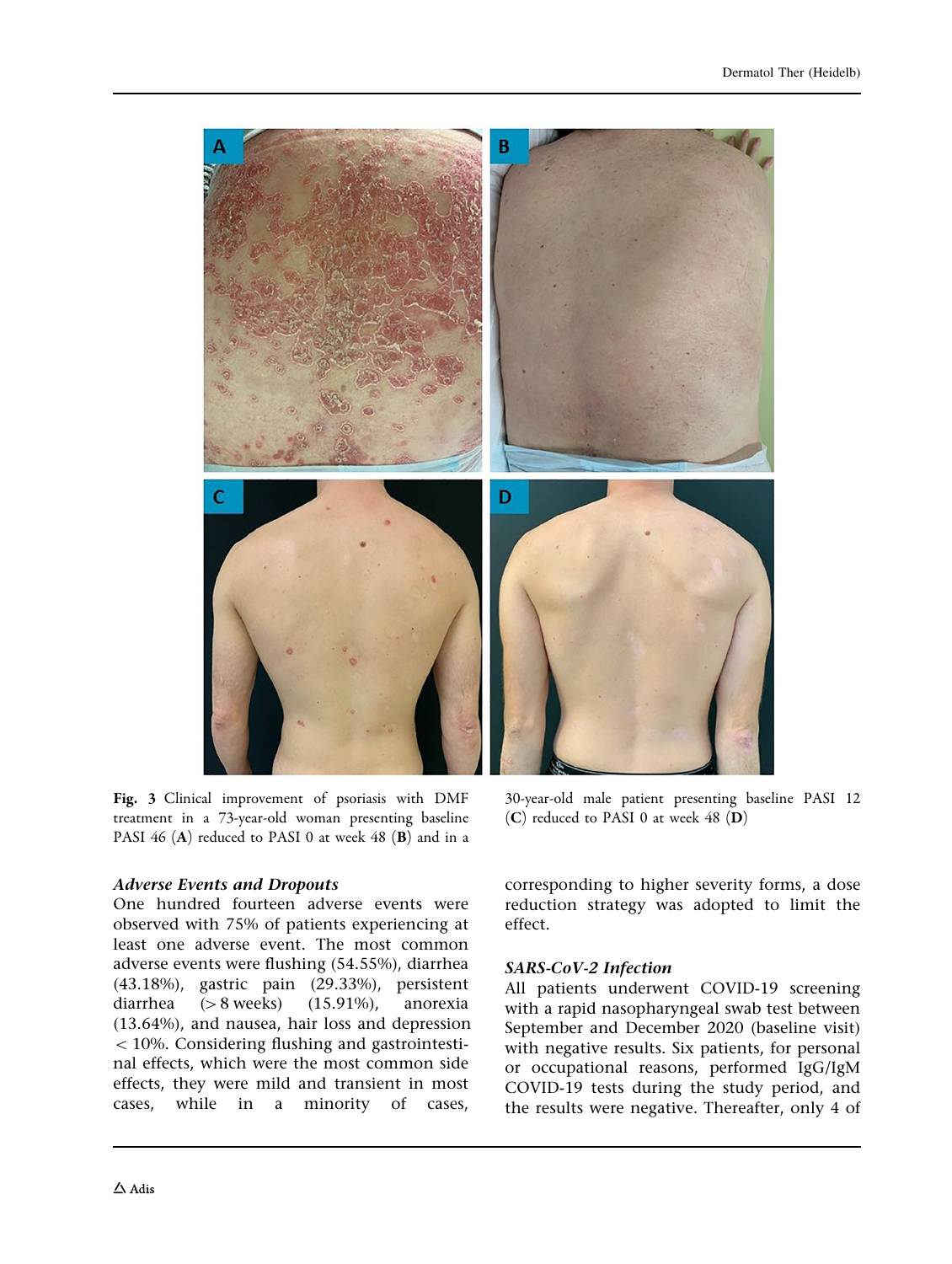<span id="page-6-0"></span>

PGA: Physician Global Assessment.

Fig. 4 Mean PGA score  $\pm$  SD over time at different psoriasis sites during DMF treatment

44 patients developed COVID-19 positivity during the study period.

All four patients were male, aged between 53 and 67 years, with a BMI between 24.8–28.4 kg/  $m<sup>2</sup>$  $m<sup>2</sup>$  $m<sup>2</sup>$  (Table 2). During DMF treatment, they developed a mild form of COVID-19. The presence of SARS-CoV-2 infection did not cause discontinuation of DMF treatment.

#### Treatment Survival Rate

At the end of the follow-up period (week 48), 70.45% remained on treatment with a dropout percentage of 29.55%.

In total, there were 13/44 dropouts: week 4: seven dropouts, four because of poor compliance, two because of nausea and gastric symptoms and one because of mood alteration and acute defluvium in the same patient; week 12: two discontinuations, one because of gastric symptoms and one because of ineffectiveness; week 24: four dropouts because of inefficacy.

### DISCUSSION

This retrospective study demonstrated that DMF monotherapy significantly improved all evaluated psoriasis disease activity indexes, e.g., PASI, PGA and itch VAS. A sub-analysis according to psoriasis sites demonstrated an important clinical reduction of mean PGA referring to face, genital and scalp psoriasis, known as difficultto-treat areas. Moreover,  $> 50\%$  of patients reached PASI50 at week 24, which was maintained until week 48, and  $>$  20% reached PASI75 at week 48. The effectiveness in controlling and reducing psoriatic symptoms was consistent as expressed by the reduction of itch VAS and resulted in significant improvement in patients' quality of life as measured by DLQI throughout the study. Drug survival rate was elevated, demonstrating appropriate side effect management since few patients interrupted DMF because of tolerability problems.

Our results are comparable to those obtained in the Bridge study; nevertheless, there were differences in trial design and patients characteristics. Mrowietz et al., indeed, reported achievement of PASI50 in about 50% of patients and PASI75 in about 40% of patients treated with DMF for 16 weeks  $[11]$  $[11]$  $[11]$ . In our study, a subgroup analysis for face, genital and scalp locations was carried out for the first time, demonstrating a clinically significant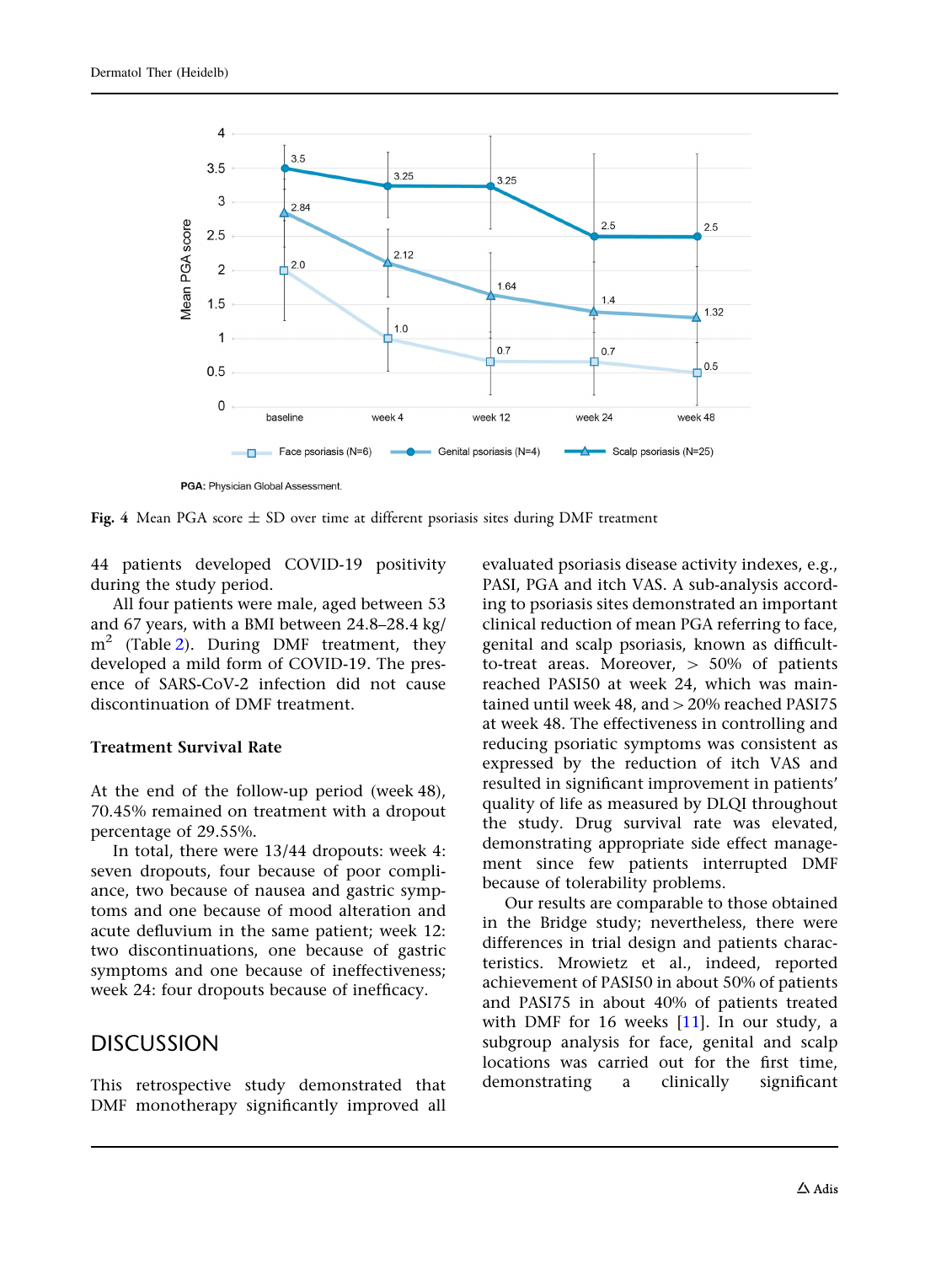| Age                                                                       | 53                                                                                                          | 57                                  | 65                                                                                                            | 67                                                          |
|---------------------------------------------------------------------------|-------------------------------------------------------------------------------------------------------------|-------------------------------------|---------------------------------------------------------------------------------------------------------------|-------------------------------------------------------------|
| Sex                                                                       | Male                                                                                                        | Male                                | Male                                                                                                          | Male                                                        |
| BMI $(kg/m^2)$                                                            | 26.0                                                                                                        | 27.5                                | 24.8                                                                                                          | 28.4                                                        |
| Age of plaque<br>psoriasis onset                                          | 32                                                                                                          | 16                                  | 62                                                                                                            | 43                                                          |
| Comorbidity                                                               | Hypertension and dyslipidemia                                                                               | Hypertension<br>and<br>dyslipidemia | Hypertension and cardiac Hypertension<br>arrhythmia                                                           |                                                             |
| Previous treatments                                                       | Acitretin and topical treatment                                                                             | topical<br>treatment                | Ciclosporin and Topical treatment                                                                             | Ciclosporin and<br>topical<br>treatment                     |
| Mean clinical<br>characteristic                                           | PASI 18.1, PGA 4, DLQI 15,<br>nail PGA 2                                                                    | DLQI 19,<br>face and scalp<br>PGA 2 | PASI 9, PGA 1, PASI 15, PGA 4, DLQI<br>20, scalp PGA 3                                                        | PASI 15.7, PGA<br>2, DLQI 15,<br>scalp PGA 4,<br>nail PGA 3 |
| Week of DMF<br>treatment-<br>development of<br>SARS-Covid-2<br>positivity | Week 5                                                                                                      | Week 2                              | Week 26                                                                                                       | Week 12                                                     |
| COVID-19<br>symptomatology                                                | Fever, cough and general<br>malaise for 10 days, without<br>complication toward<br>interstitial pneumonitis | No specific<br>symptoms             | Transient fever with auto- Loss of taste and<br>resolution and<br>coexistent dysgeusia and<br>general malaise | smell                                                       |
| Hospitalization                                                           | No                                                                                                          | No                                  | No                                                                                                            | No                                                          |
| DMF treatment<br>discontinuation                                          | No                                                                                                          | No                                  | N <sub>o</sub>                                                                                                | No                                                          |

<span id="page-7-0"></span>Table 2 Clinical characteristics of patients who developsed COVID-19 positivity during the study

improvement in psoriatic lesions in difficult-totreat sites, as assessed by PGA.

Adverse events, such as flushing, diarrhea and gastric pain, although frequent, were well known, predictable, manageable and similar to those reported in different clinical real-life experiences and trials [[10](#page-9-0), [20–24\]](#page-10-0).

The long-term observation showed a good drug retention rate since dropouts were limited and occurred in 29.54% patients. The rates of discontinuations were lower than those reported in the Bridge trial [[3](#page-9-0)], with the new formulation of DMF (LAS41008) at 37.1% and

Fumaderm<sup>®</sup> at 38.5%, respectively, demonstrating that in real life the clinician's behavior in terms of dose adjustment and management of side effects may lead to a higher retention rate.

The effectiveness, registered in this real-life experience with DMF, becomes more interesting when we consider that patients who developed SARS-CoV-2 positivity during the study did not discontinue the current therapy and had a positive disease course. Indeed, Timpani et al. suggested that the immunomodulatory, anti-oxidative and anti-inflammatory properties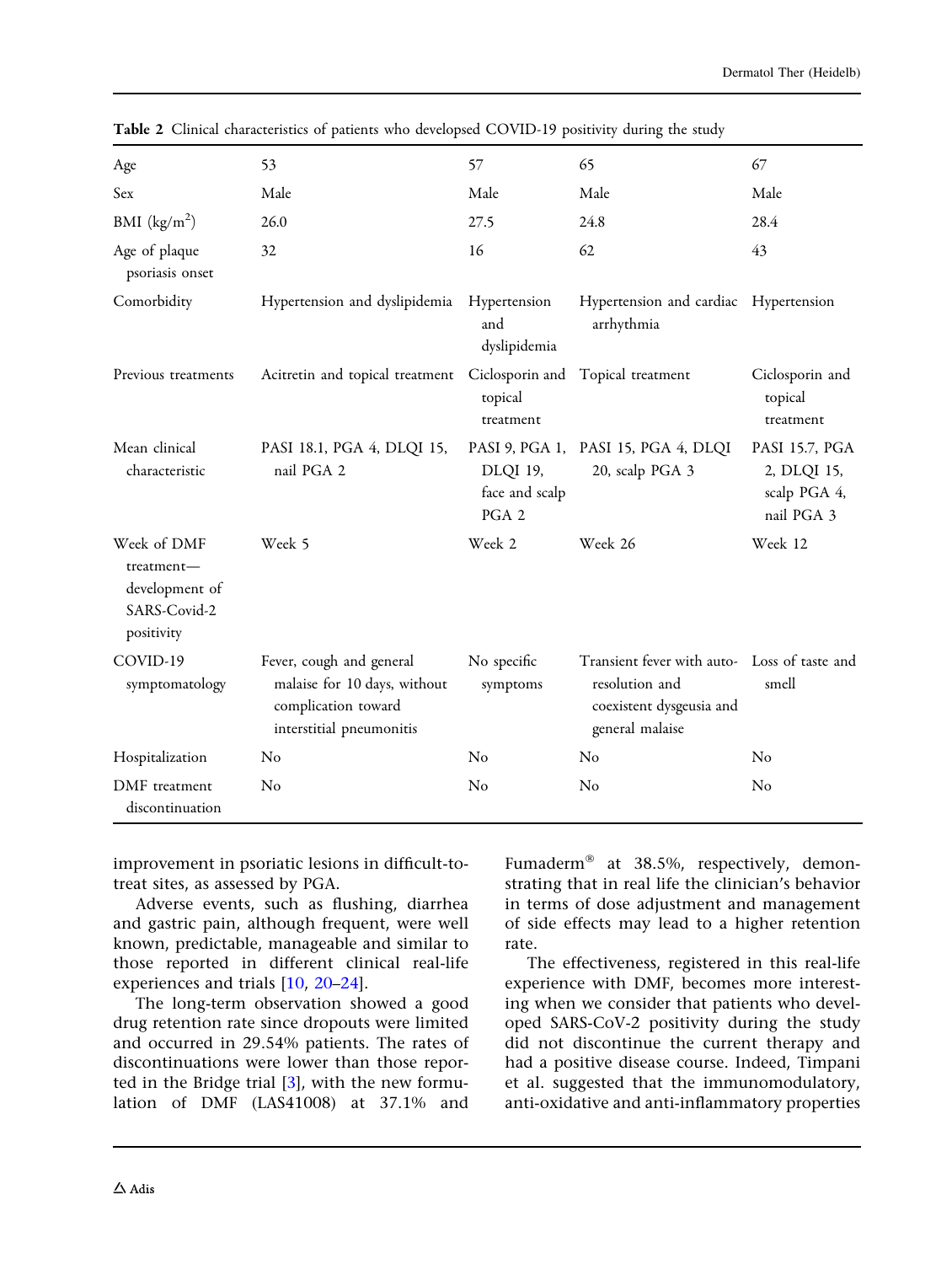of DMF could reduce the cytokine storm caused by severe COVID-19 [[6\]](#page-9-0). Moreover, recent research demonstrated that the expression of Nrf2-dependent genes is suppressed in biopsies from COVID-19 patients and that treatment of cells with Nrf2-agonist 4-octyl-itaconate and DMF limits COVID-19 replication. DMF furthermore limits the release of pro-inflammatory cytokines in response to SARS-CoV-2 infection [\[25](#page-10-0)]. This observation is even more significant during the COVID-19 pandemic when the therapeutic choice is challenged by several concerns in terms of immunosuppression and risk of infection and the influence of traditional immunosuppressive drugs on the efficacy of vaccines [[26](#page-10-0), [27\]](#page-10-0). Interestingly, although there is still not much evidence regarding the use of SARS-CoV-2 vaccine in patients with psoriasis treated with DMF, in patients with multiple sclerosis treated with DMF the vaccine response was not changed, suggesting that the vaccination should proceed immediately and without interruption of DMF treatment [\[28\]](#page-10-0). The findings of this study should be seen in light of some limitations related to the small sample size and the heterogeneous clinical evaluation for the retrospective observational nature of the study carried out in a real-life setting.

## **CONCLUSIONS**

In conclusion, this real-life experience demonstrated that DMF treatment was effective and safe in patients with moderate-to-severe chronic plaque psoriasis including patients who developed SARS-CoV-2 positivity. The small number of patients with SARS-CoV-2 positivity could be attributed to the strict Italian lockdown and social distancing measures. The findings of this study have to be seen in light of some limitations, including the general small sample size, small number of patients with COVID-19 and heterogeneous clinical evaluation following from the retrospective observational nature of the study carried out in a real-life setting. Additional real-life research is needed to further investigate the use of DMF in patients with psoriasis and in particular conditions during the COVID-19 pandemic.

## ACKNOWLEDGEMENTS

Funding. This study and the journal's Rapid Service Fee were supported by Almirall S.p.A. (provider: Thenewway Srl).

Medical Writing and Editorial Assistance. Medical writing assistance was provided by Irene Scagnol, Biologist with a PhD in Clinical Pharmacology, University of Milan, supported by Almirall S.p.A.

Authorship. All named authors meet the International Committee of Medical Journal Editors (ICMJE) criteria for authorship for this article, take responsibility for the integrity of the work as a whole, and have given their approval for this version to be published.

Author Contributions. Conceptualization: Maria Esposito, Anna Campanati, Alessandro Giunta, Anna Maria Offidani, Maria Concetta Fargnoli. Methodology: Maria Esposito, Anna Campanati, Gianluca Calianno, Federico Diotallevi. Formal analysis and investigation: Alessandro Giunta, Maria Esposito, Anna Campanati. Writing—original draft preparation: Irene Scagnol. Writing—review and editing: all authors. Supervision: Maria Concetta Fargnoli, Anna Maria Offidani, Luca Bianchi.

Disclosures. Maria Esposito has served as speaker and/or consultant for Abbvie, Almirall, Biogen, Celgene, Eli Lilly, Janssen, Leo Pharma, Novartis, Sanofi Genzyme and UCB. Anna Campanati has served as speaker and/or consultant for Abbvie, Almirall, Eli Lilly, Janssen, Leo Pharma, Novartis, Sanofi Genzyme and UCB. FD has served as speaker and/or consultant for Eli Lilly, Novartis. AO has served on advisory boards, received honoraria for lectures and research grants from Almirall, Abbvie, Galderma, Leo Pharma, Celgene, Pierre Fabre, UCB, Eli Lilly, Pfizer, Janssen, Novartis and Sanofi-Genzyme. Alessandro Giunta has served as speaker and/or consultant for Abbvie, Biogen, Eli Lilly, Pfizer and UCB. Gianluca Calianno has nothing to disclose. Luca Bianchihas served on advisory boards and received honoraria for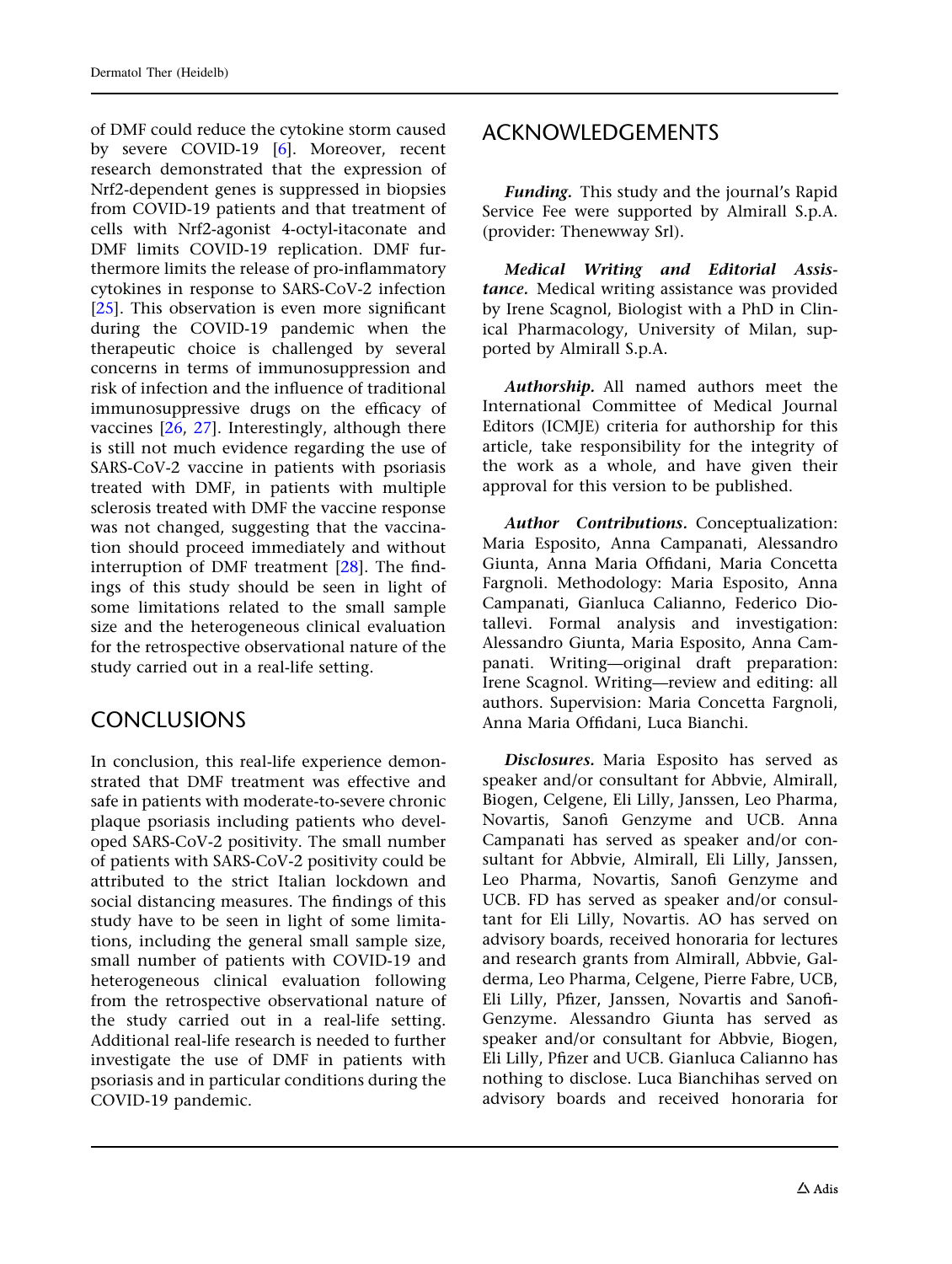<span id="page-9-0"></span>lectures and research grants from Almirall, Abbvie, Leo Pharma, Amgen, Biogen, UCB, Eli Lilly, Janssen, Novartis and Sanofi-Genzyme. Federico Diotallevi has served as speaker and/or consultant for Eli Lilly and Novartis. Anna Maria Offidani has served on advisory boards and received honoraria for lectures and research grants from Almirall, Abbvie, Galderma, Leo Pharma, Celgene, Pierre Fabre, UCB, Eli Lilly, Pfizer, Janssen, Novartis and Sanofi-Genzyme. Maria Concetta Fargnoli has served on advisory boards, received honoraria for lectures and research grants from Almirall, Abbvie, Galderma, Leo Pharma, Mylan, Medac Pharma, Celgene, Pierre Fabre, UCB, Eli Lilly, Pfizer, Janssen, Novartis, Sanofi-Genzyme, Roche, Sunpharma and MSD.

Compliance with Ethics Guidelines. The investigation was conducted in accordance with the Helsinki Declaration, and patients signed a declaration allowing the use of clinical records for scientific purposes. Ethics committee approval for retrospective studies was not required.

Data Availability. Data available on request from the authors.

**Open Access.** This article is licensed under a Creative Commons Attribution-NonCommercial 4.0 International License, which permits any non-commercial use, sharing, adaptation, distribution and reproduction in any medium or format, as long as you give appropriate credit to the original author(s) and the source, provide a link to the Creative Commons licence, and indicate if changes were made. The images or other third party material in this article are included in the article's Creative Commons licence, unless indicated otherwise in a credit line to the material. If material is not included in the article's Creative Commons licence and your intended use is not permitted by statutory regulation or exceeds the permitted use, you will need to obtain permission directly from the copyright holder. To view a copy of this licence, visit [http://creativecommons.org/licenses/by](http://creativecommons.org/licenses/by-nc/4.0/)[nc/4.0/](http://creativecommons.org/licenses/by-nc/4.0/).

# **REFERENCES**

- 1. van de Kerkhof PCM, Loewe R, Mrowietz U, Falques M, Pau-Charles I, Szepietowski JC. Quality of life outcomes in adults with moderate-to-severe plaque psoriasis treated with dimethylfumarate (DMF): a post hoc analysis of the BRIDGE study. J Eur Acad Dermatol Venereol. 2020;34(1):119–26.
- 2. Balak DMW, Gerdes S, Parodi A, Salgado-Boquete L. Long-term safety of oral systemic therapies for psoriasis: a comprehensive review of the literature. Dermatol Ther (Heidelb). 2020;10(4):589–613.
- 3. Mrowietz U, Barker J, Boehncke WH, et al. Clinical use of dimethyl fumarate in moderate-to-severe plaque-type psoriasis: a European expert consensus. J Eur Acad Dermatol Venereol. 2018;32(Suppl 3): 3–14.
- 4. Balogh EA, Bashyam AM, Ghamrawi RI, Feldman SR. Emerging systemic drugs in the treatment of plaque psoriasis. Expert Opin Emerg Drugs.  $2020;25(2):89-100.$
- 5. Blair HA. Dimethyl fumarate: a review in moderate to severe plaque psoriasis. Drugs. 2018;78(1): 123–30.
- 6. Timpani CA, Rybalka E. Calming the (cytokine) storm: dimethyl fumarate as a therapeutic candidate for COVID-19. Pharmaceuticals (Basel). 2020;14(1):15.
- 7. Chiricozzi A, Gisondi P, Bellinato F, Girolomoni G. Immune response to vaccination in patients with psoriasis treated with systemic therapies. Vaccines (Basel). 2020;8(4):769.
- 8. Kourakis S, Timpani CA, de Haan JB, Gueven N, Fischer D, Rybalka E. Dimethyl fumarate and its esters: a drug with broad clinical utility? Pharmaceuticals (Basel). 2020;13(10):306.
- 9. Sulaimani J, Cluxton D, Clowry J, et al. Dimethyl fumarate modulates the Treg-Th17 cell axis in psoriasis patients. Br J Dermatol. 2021;184(3): 495–503.
- 10. Lijnen R, Otters E, Balak D, Thio B. Long-term safety and effectiveness of high-dose dimethylfumarate in the treatment of moderate to severe psoriasis: a prospective single-blinded follow-up study. J Dermatol Treat. 2016;27(1):31–6.
- 11. Mrowietz U, Szepietowski JC, Loewe R, et al. Efficacy and safety of LAS41008 (dimethyl fumarate) in adults with moderate-to-severe chronic plaque psoriasis: a randomized, double-blind, Fumaderm<sup>®</sup>and placebo-controlled trial (BRIDGE). Br J Dermatol. 2017;176(3):615–23.